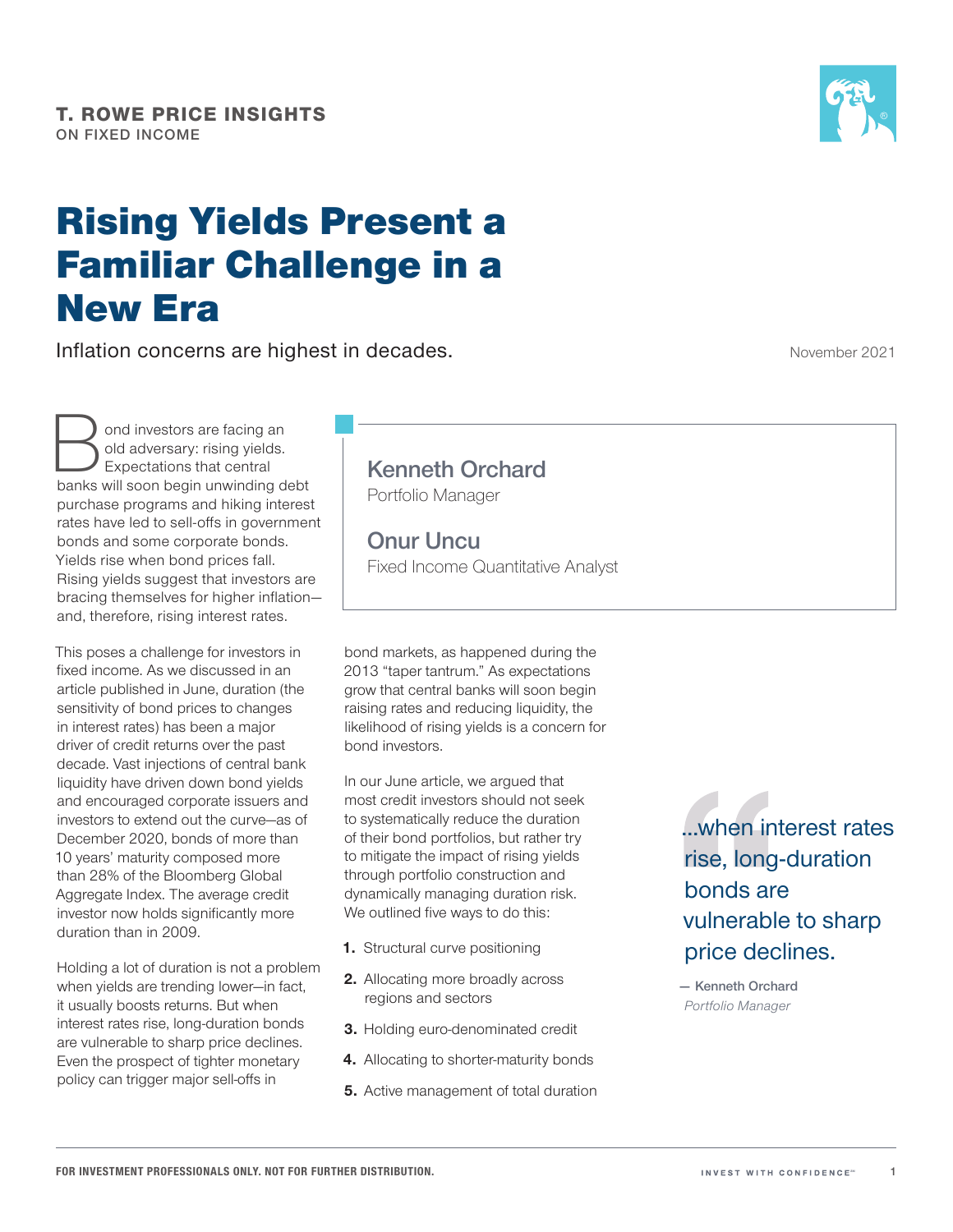

### **— Onur Uncu** *Fixed Income Quantitative Analyst*

We will explore some of these ideas in more depth in a series of blogs over the next few months. To kick off, let's briefly consider inflation protected government bonds, which have strongly outperformed this year. In October, the break‑even rate (the difference between the nominal yield on a bond and the real yield of an inflation-linked asset of the same maturity) for five‑year Treasury inflation protected securities rose to its highest level since the maturity was introduced in 2004. Break‑even inflation rates have surged as U.S. Treasury yields have risen because strong demand for inflation protected assets have kept their yields relatively anchored.

What's particularly interesting is that inflation protected government bonds have even outperformed high yield bonds over the past two years. High yield bonds have rallied this year alongside equities as investors' risk appetite returned on the back of

COVID‑19 vaccine development and the easing of restrictions. In such circumstances, it would usually be unthinkable for low-risk inflation-linked sovereign bonds to outperform a risky asset like high yield bonds, but that's exactly what's happened in recent months.

What does this tell us? Most likely, that we've entered a very different environment to that of the past few decades. While inflation protected bonds have outperformed high yield at various points over the past 20 years, this is the first time it has outperformed for two consecutive years. This raises the possibility that there has been a sustained shift in the economic environment and market direction, prompting investors to seek inflation protection in their portfolios.

And that's something that we believe is worth paying attention to.